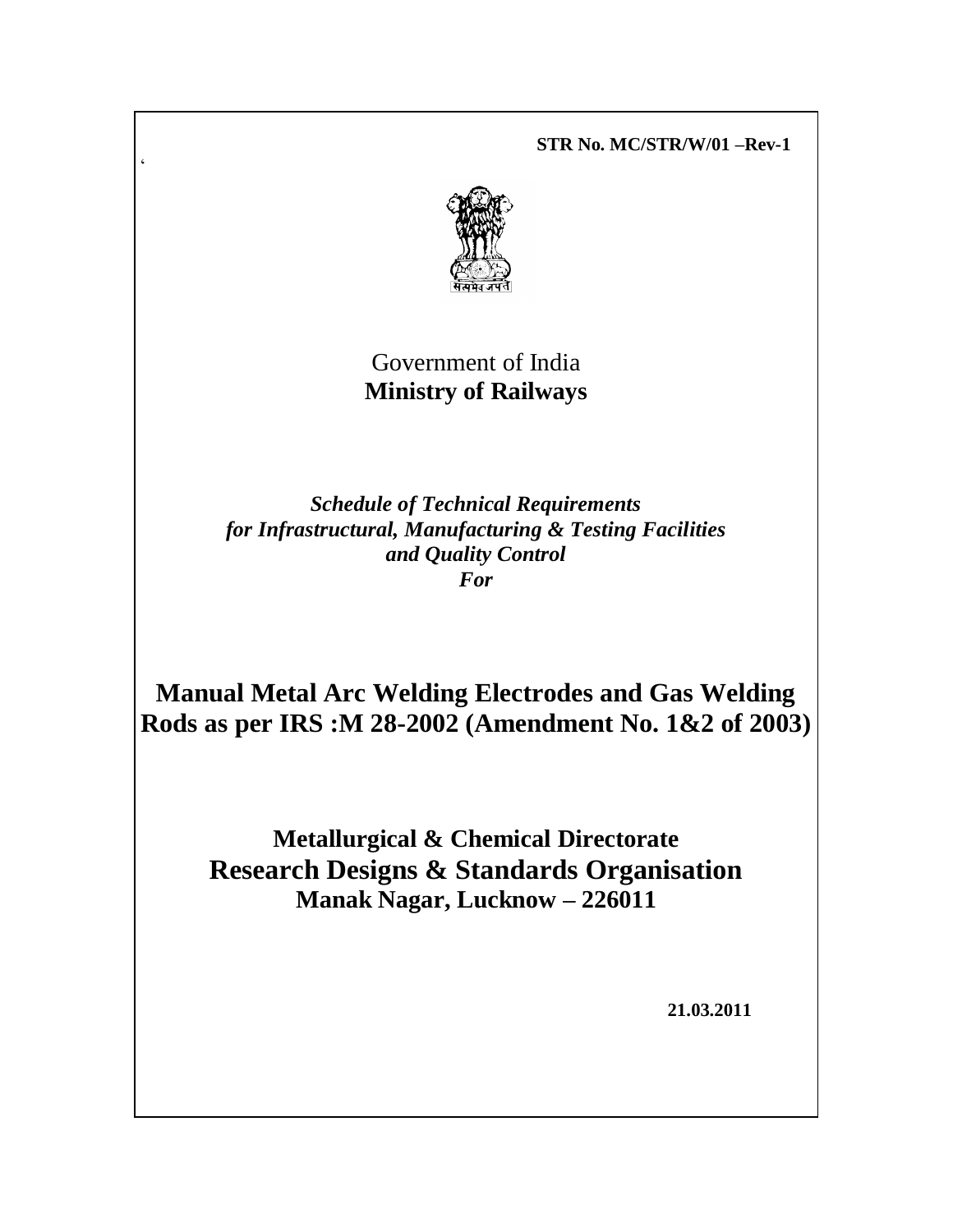#### **1.0 SCOPE**

This schedule covers the technical requirements for manufacture of manual Metal Arc Welding Electrodes (MMAW) and Gas Welding Rods as per IRS-M-28-02. (Except classes H3, H3A, H3B and H3C which are under developmental stage).

1.1 Welding consumables under different classes have been grouped on the basis of infra-structural facilities, manufacturing process, quality control equipment and application at user end as given below:

| <b>Group I</b>   | Class A1, A2, A3, A4, A5, B1, B2 and E1                            |
|------------------|--------------------------------------------------------------------|
|                  | (MS Electrode where weld metal chemistry is not specified)         |
|                  |                                                                    |
| <b>Group II</b>  | Class B3, B4, C1, C2, D, E2, F, G, H4A and H4B                     |
|                  | (Low and medium alloy steel electrode, electrode for cast iron and |
|                  | hard facing electrode where weld metal chemistry is specified)     |
| <b>Group III</b> | Class M1, M2, M3, M4, M5 and M6                                    |
|                  |                                                                    |
|                  | (Stainless steel electrode)                                        |
|                  |                                                                    |
| <b>Group IV</b>  | Class K and L (Non ferrous electrode)                              |
|                  |                                                                    |
| <b>Group V</b>   | Class N1, N2 and N3 (Cutting and gouging electrode)                |
|                  |                                                                    |
| <b>Group VI</b>  | Class I, II, III and IV (Gas Welding rods)                         |
|                  |                                                                    |

1.2**Fresh Approval** : The firms seeking for approval at RDSO shall apply a minimum of following classes in each groups and will have to qualify all the items of applied group:

| Group No.     | <b>Minimum Class applied</b>                                      |
|---------------|-------------------------------------------------------------------|
| $Group-I$     | $(A1 \text{ or } A2) + (A3 \text{ or } B1) + (A4 \text{ or } B2)$ |
| $Group-II$    | $(C1 \text{ or } C2) + D+ (E2 \text{ or } H4A \text{ or } H4B)$   |
| $Group - III$ | $(M1 \text{ or } M2) + (M4 \text{ or } M5)$                       |
| $Group - IV$  | $(K \text{ or } L)$                                               |
| $Group-V$     | (N1 or N2 or N3)                                                  |
| $Group - VI$  | $($ I or IV $)$                                                   |

- 1.3 The firm should have the experience of at least three (3) years of manufacturing and supplying/ exporting the applied welding consumables to the industries manufacturing earth moving equipments, marine industries and thermal power plants ( Enclose documentary evidences)
- 1.4 The firm should have annual turn over of minimum one (1) crore.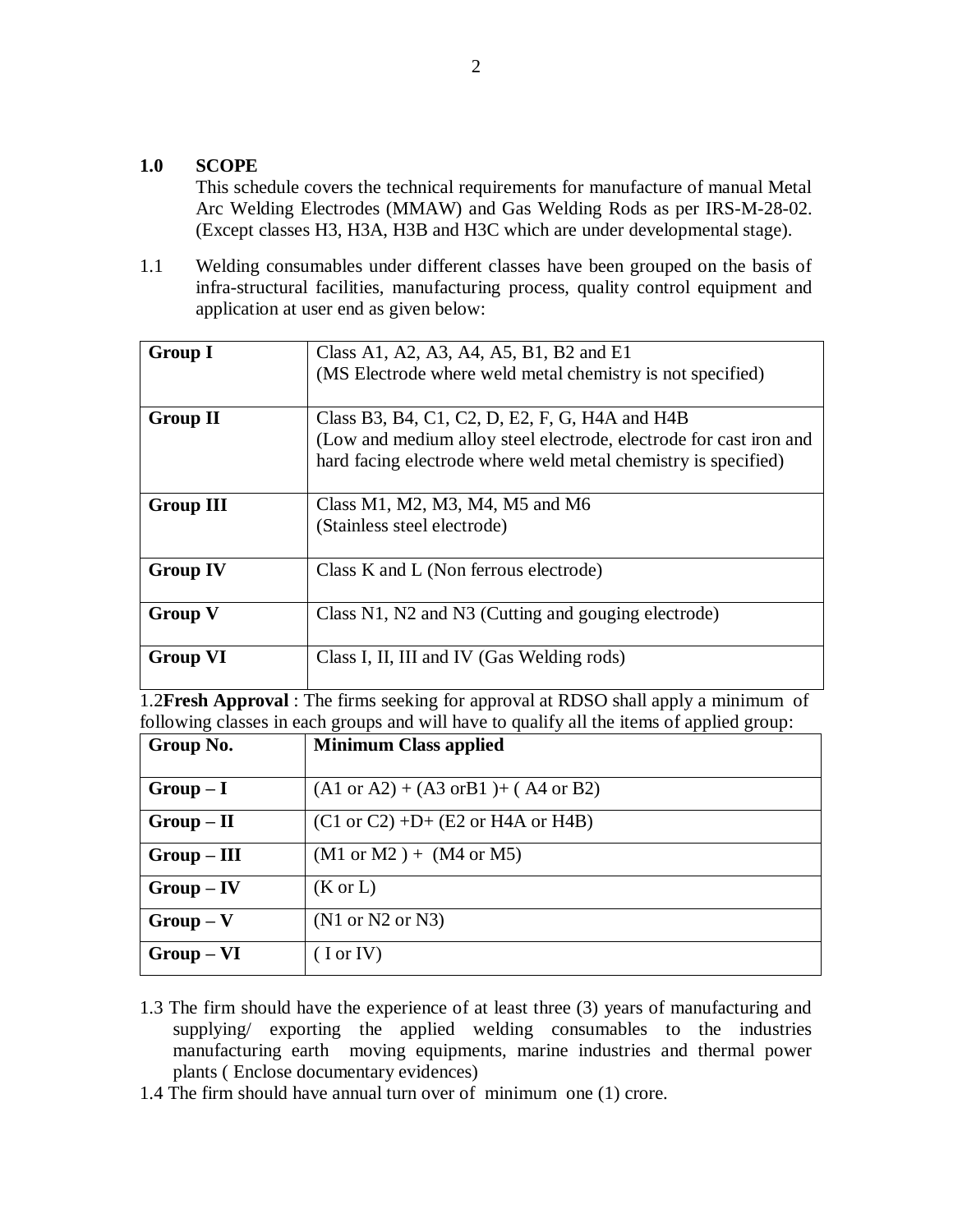#### **2.0 REQUIREMENTS FOR MMAW ELECTRODES**

Vendors seeking approval for MMAW electrodes shall comply with all the requirements mentioned below:

#### 2.1 **GENERAL**

- 2.1.1 The firm should have well illuminated and ventilated covered shed with sufficient height and space for various manufacturing activities such as wire drawing, dry mixing of flux, wet mixing and briquetting of flux, extrusion, air drying, drying in electric oven, baking and packing.
- 2.1.2 The firm should have separate identified area for storage of different raw materials (Wire, flux, binder etc.) finished products and scrap.
- 2.1.3 The firm should have separate quality control lab for welding, chemical testing and mechanical testing.
- 2.1.4 The firm should have sufficient material handling facilities like fork lifter, wooden / metallic trays, trolleys etc.
- 2.1.5 The firm should have separate machining facility for preparation of test pieces for mechanical testing at the same location.
- 2.1.6 The details of Manufacturing & testing facilities shall be submitted in format of Annexure to STR as per Annex-I
- 2.1.7 The details about applied items and its test results as per Annex-III & IV

# 2.2 **MANUFACTURING FACILITIES (for Group I to V)**

The firm should have following machines / equipments:

- 2.2.1 Minimum one set of wire drawing machine consisting of at least two drums (for group III and IV this is not mandatory).
- 2.2.2 Minimum one number wire straightening and cutting machine with sufficient capacity and speed matching with production capacity.
- 2.2.3 Sieve with mesh size 10 (or equivalent) or finer for sieving flux ingredients.
- 2.2.4 Minimum one number dry mixer of capacity 50 kg. Min. for mixing different ingredient of flux.
- 2.2.5 Minimum one number of wet mixer of sufficient capacity proportionate with production capacity.
- 2.2.6 At least one number briquetting press for making briquettes out of wet mixed flux.
- 2.2.7 At least one number extrusion press of capacity at par with briquette size.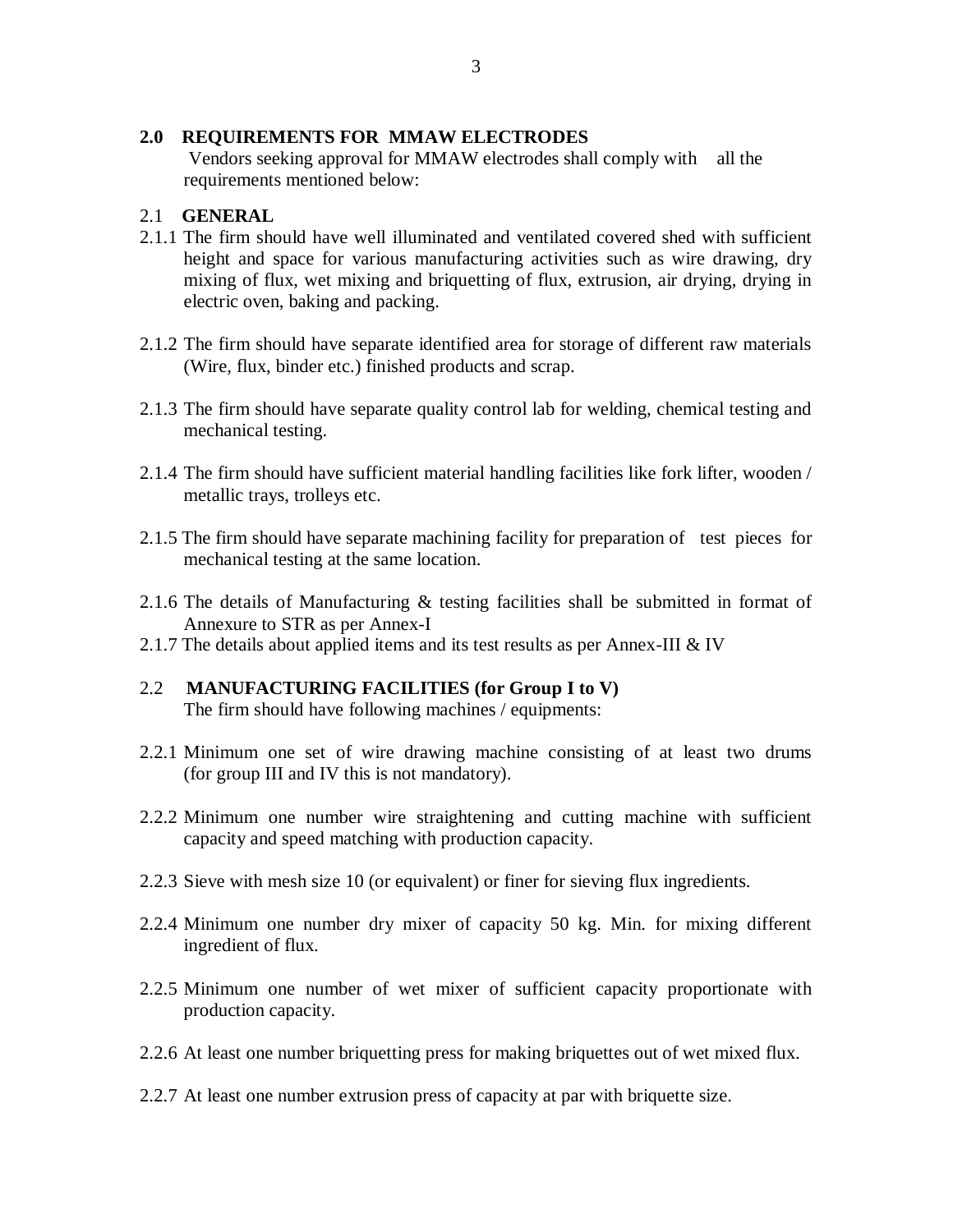- 2.2.8 Conveyer belt system with on line end brushing and chamfering arrangement.
- 2.2.9 Air drying arrangement for initial drying of electrodes before oven drying/baking.
- 2.2.10 At least one drying oven of sufficient capacity with thermostat control and temperature range upto  $200^{\circ}$ C.
- 2.2.11 Minimum one number high temperature  $(500^{\circ}C)$  electric baking oven of sufficient capacity with thermostat control.
- 2.2.12 Weighing arrangement of sufficient capacity for weighing flux ingredients and finished products accurately.
- 2.2.13 Shrink packing arrangement for packing of electrode as per clause 5.1 of IRS-M-28-02.

#### **2.3 TESTING FACILITIES**

#### **2.3.1 GENERAL AND CHEMICAL TESTING**

- 2.3.1.1 Firm should have duly calibrated straight edge metallic scale (with least count 1 mm). Vernier calipers/Screw Gauge (least count 0.01 mm) and Eccentricity Tester.
- 2.3.1.2 The firm should have Welding machine (Transformer/Rectifier type) with capacity 300 Amps min. for carrying out performance test of the electrodes and making test weld assembly. Firm should have duly calibrated Tong Tester for measuring welding current and OCV.
- 2.3.1.3 The firm should have Hydrogen Determination Apparatus for measuring diffusible hydrogen in weld metal. This is mandatory for firms manufacturing low hydrogen type of electrodes.
- 2.3.1.4 The firm should have chemical testing laboratory for chemical analysis of raw materials (wire, flux, binder etc.) and weld metal.
- 2.3.1.5 The chemical laboratory should consist of carbon-Sulphur determination apparatus, chemical balance, hot plate, muffle furnace  $(800^{\circ}C)$ , electric oven, barometer, hygrometer, platinum crucible, glass wares and chemicals.
- 2.3.1.6 Humidity Chamber for Storage Stability & corrosion test.
- 2.3.1.7 Radiographic( $X$  –Rays or Gama Rays) test facility (Applicable for firms applying for radiographic Quality welding consumables)
- 2.3.1.8 Metallurgical Microscope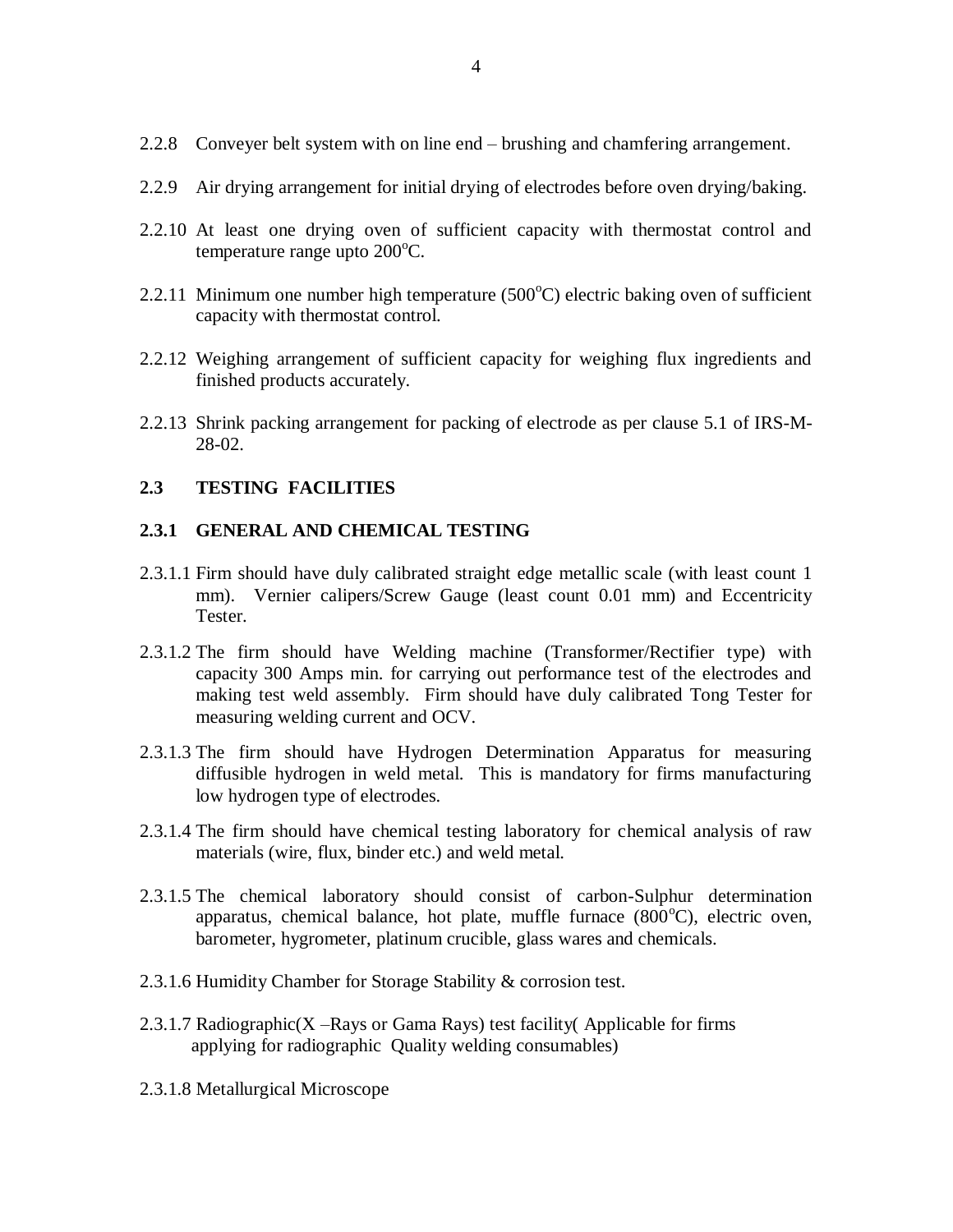# **GROUP SPECIFIC ADDITIONAL TESTING FACILITIES**

(In addition to testing facilities at 2.3.1)

#### **2.3.2 MECHANICAL TESTING (for Group I and II)**

- 2.3.2.1 The firm should have Universal Testing Machine of capacity 20 MT min. with necessary attachment for measuring Yield Load & Breaking Load and carrying out Bend Test. The machine should be calibrated by a recognized agency.
- 2.3.2.2 The firm should have duly calibrated Impact Testing Machine capacity 30 kgfm (Charpy 'V' notch type test piece) with testing facilities at room temperature,  $0^{\circ}$ C -20ºC and -46ºC depending on the requirement of the product offered.
- 2.3.2.3 The firm should have duly calibrated Hardness Testing Machine, Brinell/Vickers/Rockwell type for measuring weld metal hardness. This is mandatory for the firms seeking approval for class G, H4A and H4B under group II and optional for other classes.

#### **2.3.3 PHYSICAL TESTING REQUIREMENT (for group III only).**

2.3.3.1 The firm should have Ferrite Meter for direct measurement of ferrite content in weld metal.

#### **2.3.4 MECHANICAL TESTING FACILITIES (for group IV only).**

2.3.4.1 The firm should have Universal Testing Machine, capacity 5 MT min. for measuring UTS and carrying out Bend Test.

#### **2.3.2 MECHANICAL TESTING FACILITIES (for Group V only)**

2.3.5.1 Not required.

#### **2.4 Machining facilities for preparation of test pieces from weld assembly.**

- 2.4.1 **For Group I & II** (except classes F, G, H<sub>4</sub>A & H<sub>4</sub>B).
	- i) Lathe Machine for preparation of All Weld tensile test pieces.
	- ii) Shaping Machine for shaping of test pieces, edge preparations on plates & back gouging of welds.
	- iii) V-notch cutter with gauge for cutting of V notch on impact test pieces.
	- iv) Hand Grinder/Surface Grinder for surface Grinding/General Grinding
	- v) Power Hacksaw

# 2.4.2 **Group III , IV & Class F, G, H4A & H4B**

- i) Shaping Machine
- ii) Power Hacksaw Machine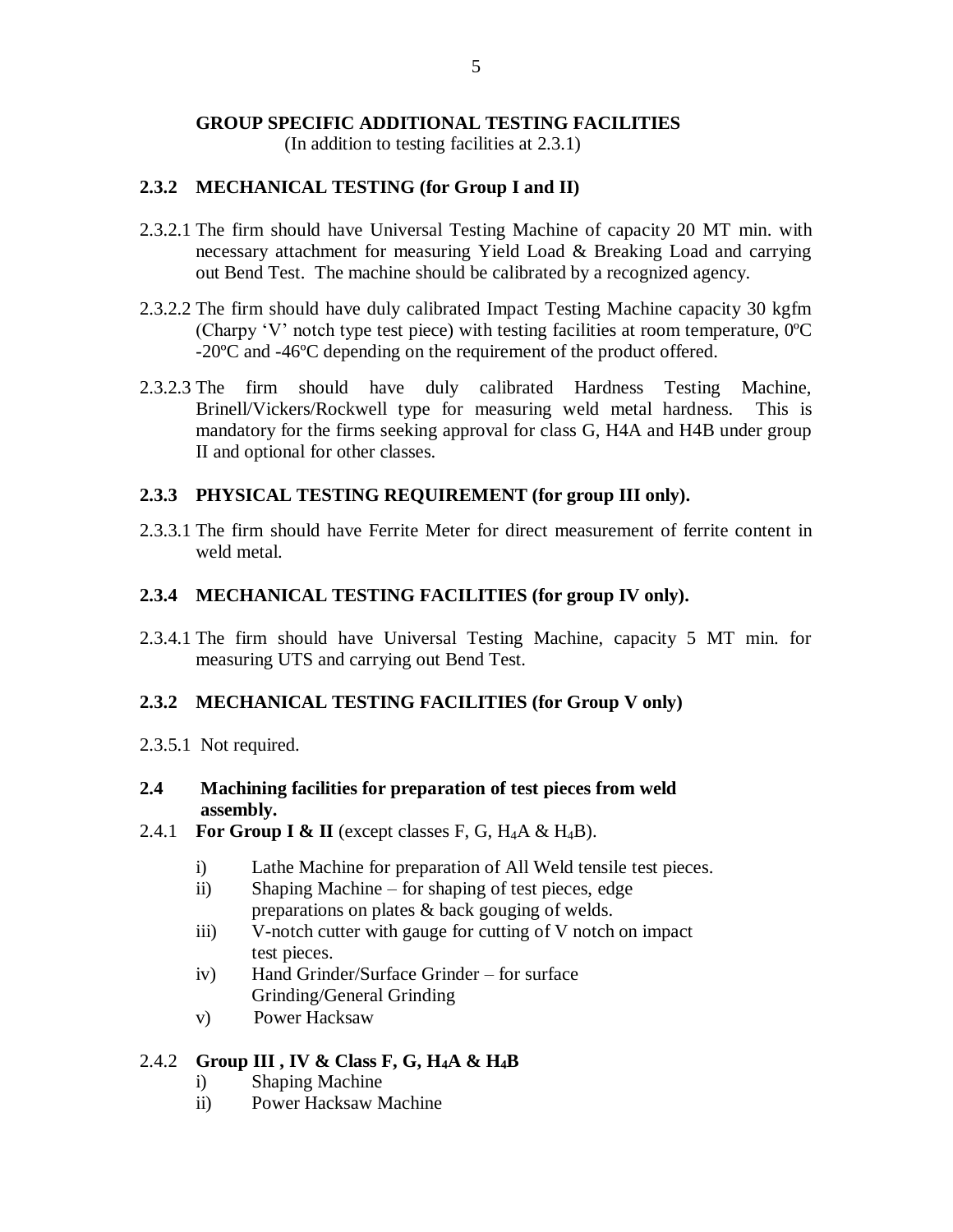#### 2.4.3 **For Group V & VI** - Not Required

#### **3.0 REQUIREMENT FOR GAS WELDING RODS**

The firms seeking approval for gas welding rods shall comply with the requirements given below :

#### **3.1 GENERAL**

- 3.1.1 The firm should have well illuminated and ventilated covered shed with sufficient height and space for various manufacturing activities such as wire drawing, copper coating, melting, moulding, annealing, rolling, packing etc.
- 3.1.2 The firm should have separate identified area for storage of raw material, finished product and scrap.
- 3.1.3 The firm should have separate quality control lab for welding and chemical testing.
- 3.1.4 The firm should have sufficient material handling facilities. .

# **3.2 MINIMUM MANUFACTURING FACILITIES (for Class I, II, III)**

The firm should have following machines/equipments.

- 3.2.1 Minimum 1 set of wire drawing machine consisting of at least 2 drums.
- 3.2.2 Minimum 1 set of grinding/die polishing system.
- 3.2.3 Wire cutting and straightening machine.
- 3.2.4 Copper coating system consisting of pickling tanks washing tank and copper bath.
- 3.2.5 Packing system as per clause 5.3 of IRS M-28-02.

# **3.3 MINIMUM MANUFACTURING FACILITIES (for Class IV)**

- 3.4 The firm should have following equipment / machines
- 3.3.1. Oil fired / Gas fired / Electrically operated melting furnace  $(800^{\circ}C)$
- 3.3.2 Moulds in required quantity.
- 3.3.3 Annealing furnace with automatic temperature controller.
- 3.3.4 Rolling and Pointing machine of sufficient capacity.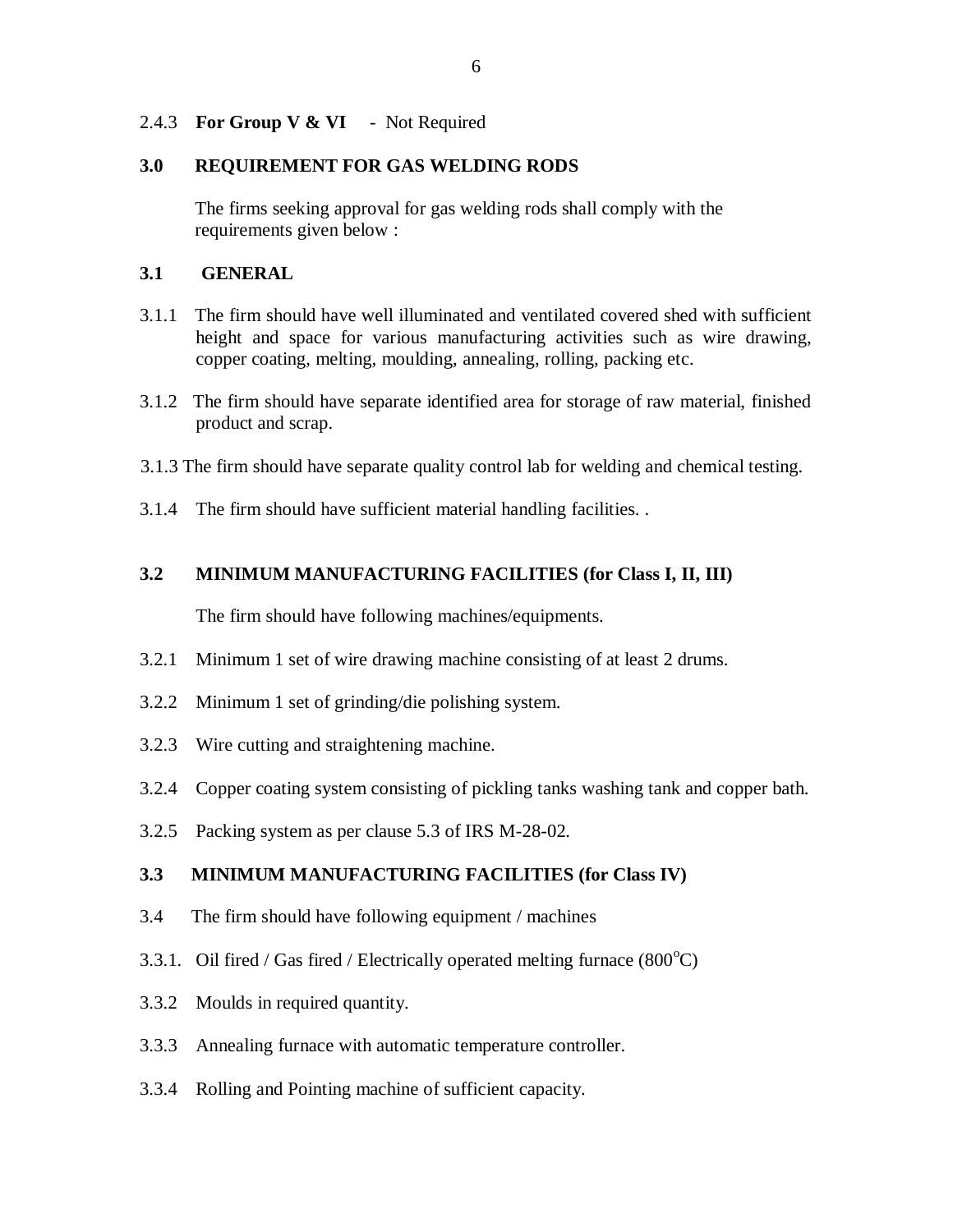- 3.3.5 Wire drawing machine with minimum 2 die set of reduction in diameter.
- 3.3.6 Wire straightening and cutting arrangement of sufficient speed and capacity.
- 3.3.7 Packing system as per clause 5.3 of IRS M-28-02

# **3.4 TESTING FACILITIES**

- 3.4.1.1 Firm should have duly calibrated straight edge metallic scale (least count 1 mm) for measuring length and vernier callipers/screw gauge (least count 0.01mm ) for measuring diameter of the wire.
- 3.4.1.2 The firm should have Gas Welding Plant consisting of Oxygen cylinder, Acetylene cylinder and burner sets of different sizes for performance test of welding rods of different diameter.

# **3.4.2 CHEMICAL TESTING FACILITIES**

- 3.4.2.1 The firm should have chemical testing laboratory for chemical analysis of raw materials and finished products.
- 3.4.2.2 The chemical laboratory should consist of Carbon-Sulphur determination apparatus, chemical balance, hot plate, muffle furnace  $(800^{\circ}C)$ , electric oven, barometer, hygrometer, platinum crucible, glass wares and chemicals.

# **4.0 QUALITY CONTROL REQUIREMENTS**

- 4.1 There should exist a system to ensure traceability of the product from raw material stage to finished product stage.
- 4.2 Quality Assurance Plan (QAP) of the product to be submitted as per Guidelines by vendor in duplicate shall cover the following details-

| 1. | Firm's Name    |                    |
|----|----------------|--------------------|
|    |                |                    |
| 2. | Firm's address |                    |
|    | (i)            | <b>Head Office</b> |
|    | (ii)           | Works/Factory      |
|    | (iii)          | PHONE/FAX          |
|    |                |                    |

# **GUIDE LINES FOR QUALITY ASSURANCE PLAN(QAP)**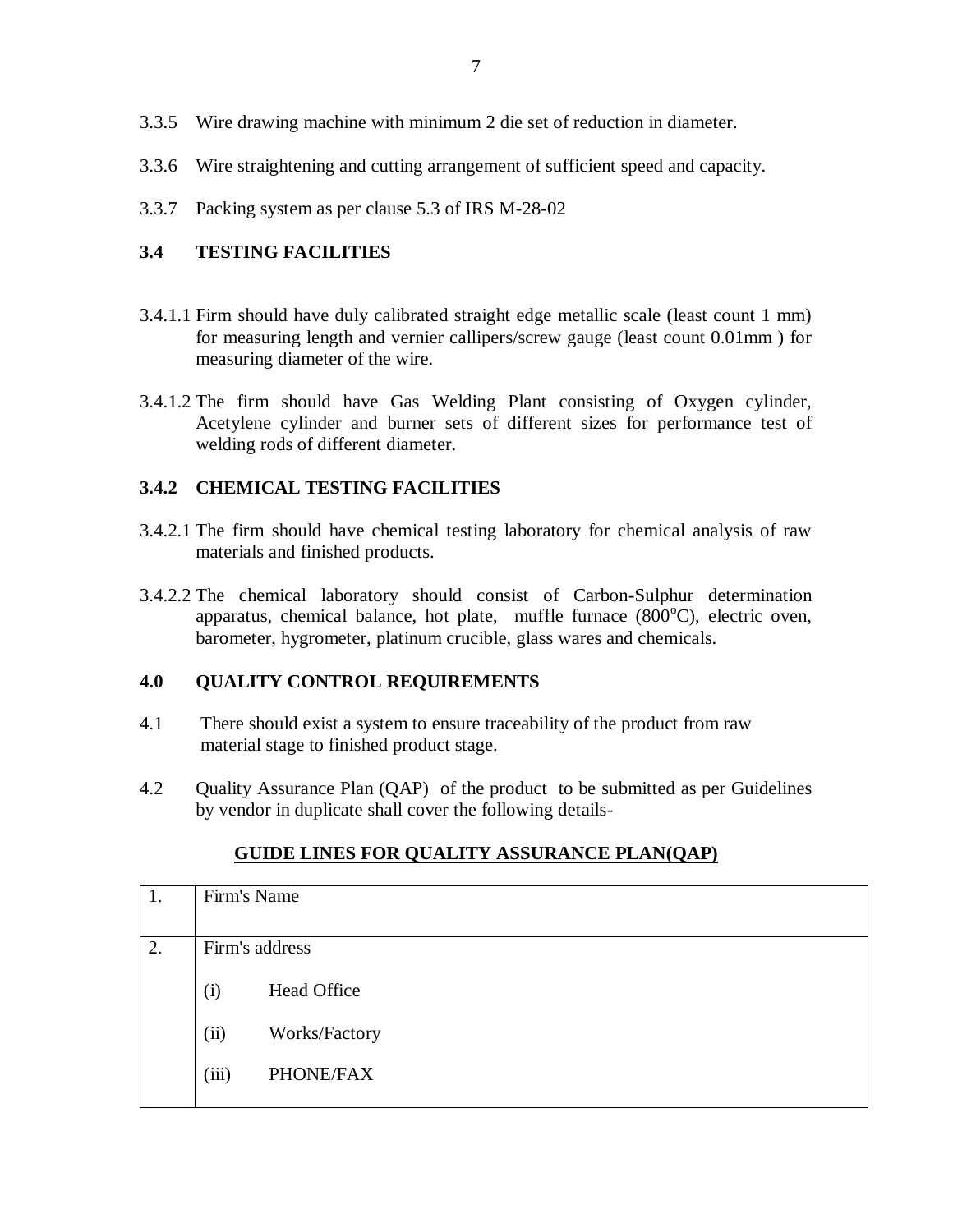| 3.             | Applied FOR TYPE OF CONSUMABLES :                                                                                                                                                      |
|----------------|----------------------------------------------------------------------------------------------------------------------------------------------------------------------------------------|
| $\overline{4}$ | <b>Quality Policy</b>                                                                                                                                                                  |
| 5.             | Valid ISO-9001-2000 Certificate for applied item                                                                                                                                       |
| 6.             | Organisation Chart showing Key personnel (Name, Designation, Qualification,<br>Experience, responsibilities)                                                                           |
| 7.             | Q.A. Organisation Chart (Name, Designation, Qualification, Experience,<br>responsibilities)                                                                                            |
| 8.             | Process Flow Chart /Description of Manufacturing Process<br>It shall have various stages of manufacturing of Finished Product. Brief Description of<br>manufacturing of applied items. |
| 9.             | Format of Inspection Plan of Raw Material, In process, Finished product, packing<br>material                                                                                           |

Format of Sr.9

| S.<br>No. | Item                                                                       | Sample<br><b>Size</b> | Frequency                                                           | Parameters for<br>Inspection | Specifica-<br>tion | Acceptance Test<br>Criteria/Value                                                    | Traceability |  |  |  |  |  |  |
|-----------|----------------------------------------------------------------------------|-----------------------|---------------------------------------------------------------------|------------------------------|--------------------|--------------------------------------------------------------------------------------|--------------|--|--|--|--|--|--|
|           |                                                                            |                       |                                                                     |                              |                    |                                                                                      |              |  |  |  |  |  |  |
|           |                                                                            |                       |                                                                     |                              |                    |                                                                                      |              |  |  |  |  |  |  |
|           |                                                                            |                       |                                                                     |                              |                    |                                                                                      |              |  |  |  |  |  |  |
| 10.       | Laid Down Procedure regarding identification of accepted/rejected material |                       |                                                                     |                              |                    |                                                                                      |              |  |  |  |  |  |  |
| 11.       |                                                                            |                       |                                                                     |                              |                    | Laid down procedure regarding disposal of rejected Material at every stages from raw |              |  |  |  |  |  |  |
|           |                                                                            |                       | materials to Finished Product.                                      |                              |                    |                                                                                      |              |  |  |  |  |  |  |
|           |                                                                            |                       |                                                                     |                              |                    |                                                                                      |              |  |  |  |  |  |  |
| 12.       |                                                                            |                       | Corrective & Preventive Action after rejection of material.         |                              |                    |                                                                                      |              |  |  |  |  |  |  |
|           |                                                                            |                       |                                                                     |                              |                    |                                                                                      |              |  |  |  |  |  |  |
| 13.       |                                                                            |                       | Storage Plan for raw material & Finished Product                    |                              |                    |                                                                                      |              |  |  |  |  |  |  |
|           |                                                                            |                       |                                                                     |                              |                    |                                                                                      |              |  |  |  |  |  |  |
| 14.       |                                                                            |                       | List of Sub vendor $&$ items supplied by them                       |                              |                    |                                                                                      |              |  |  |  |  |  |  |
|           |                                                                            |                       |                                                                     |                              |                    |                                                                                      |              |  |  |  |  |  |  |
| 15.       |                                                                            |                       | Criteria for selection of vendor                                    |                              |                    |                                                                                      |              |  |  |  |  |  |  |
|           |                                                                            |                       |                                                                     |                              |                    |                                                                                      |              |  |  |  |  |  |  |
| 16.       |                                                                            |                       | List of relevant IRS/IS/AWS/RDSO etc. available                     |                              |                    |                                                                                      |              |  |  |  |  |  |  |
|           |                                                                            |                       |                                                                     |                              |                    |                                                                                      |              |  |  |  |  |  |  |
| 17.       |                                                                            |                       | Laid Down Procedure for Handling customer complaint                 |                              |                    |                                                                                      |              |  |  |  |  |  |  |
|           |                                                                            |                       |                                                                     |                              |                    |                                                                                      |              |  |  |  |  |  |  |
| 18.       | Detailed Policy of calibration of equipment/gauges & records.              |                       |                                                                     |                              |                    |                                                                                      |              |  |  |  |  |  |  |
|           |                                                                            |                       |                                                                     |                              |                    |                                                                                      |              |  |  |  |  |  |  |
| 19.       |                                                                            |                       | In House Testing facilities available for calibration with the firm |                              |                    |                                                                                      |              |  |  |  |  |  |  |
|           |                                                                            |                       |                                                                     |                              |                    |                                                                                      |              |  |  |  |  |  |  |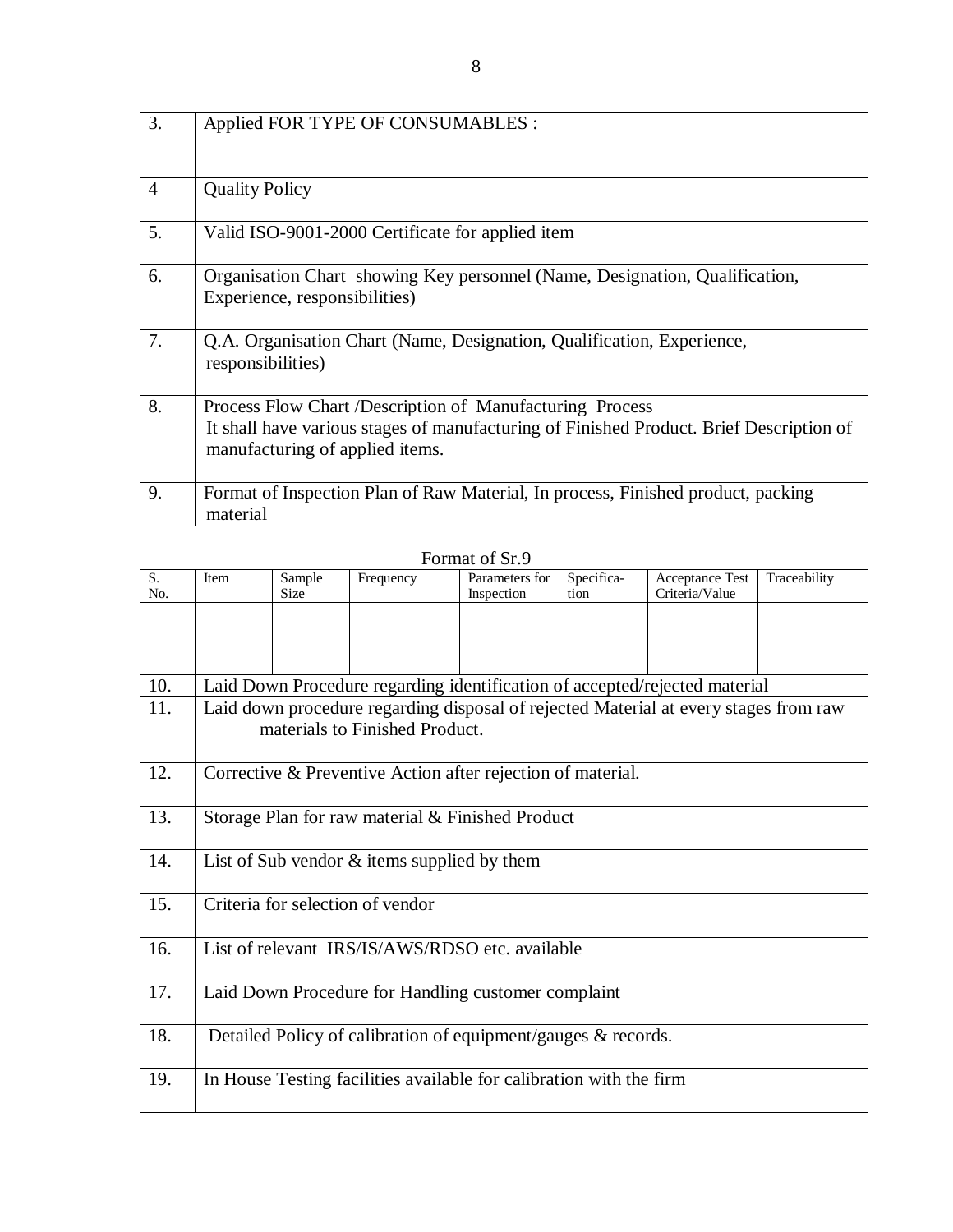| S.               | Name of Master                                                                           |             | Make          |          | Range |           |             | Frequency of  |                   | Traceability to |
|------------------|------------------------------------------------------------------------------------------|-------------|---------------|----------|-------|-----------|-------------|---------------|-------------------|-----------------|
| N <sub>0</sub> . |                                                                                          |             |               |          |       |           | calibration |               | National Standard |                 |
| 20.              | Personnel Trained for In-House Calibration                                               |             |               |          |       |           |             |               |                   |                 |
| S.               | Name                                                                                     |             | Qualification |          |       |           |             | Experience    |                   |                 |
| No.              |                                                                                          |             |               |          |       |           |             |               |                   |                 |
| 21.              | Calibration Plan of the items identified for specified calibration in STR/Specification. |             |               |          |       |           |             |               |                   |                 |
|                  |                                                                                          |             |               |          |       |           |             |               |                   |                 |
| S.               | Measuring                                                                                | Ref.Para of |               | Range/   |       | Frequency |             | In-House/ Out |                   | Name of         |
| No.              | Equipments                                                                               | STR/Specn.  |               | Accuracy |       |           |             | Source        |                   | Agency          |
| 22.              | Calibration Plan for other measuring equipment                                           |             |               |          |       |           |             |               |                   |                 |
|                  |                                                                                          |             |               |          |       |           |             |               |                   |                 |
| S.               | <b>Measuring Equipments</b>                                                              |             |               | Range/   |       | Frequncy  |             | In-House/ Out |                   | Name of         |
| No.              |                                                                                          |             |               | Accuracy |       |           |             | Source        |                   | Agency          |
| 23.              | <b>Process Capability Calculation</b>                                                    |             |               |          |       |           |             |               |                   |                 |
| 24.              | Signature of quality Control Incharge                                                    |             |               |          |       |           |             |               |                   |                 |
|                  | on each Page No. of QAP (X of Y)                                                         |             |               |          |       |           |             |               |                   |                 |

- 4.3 i) All the technical personnel responsible for supervision and handling of products and quality control activities should have Degree in Mechanical Engineering / Metallurgical Engineering with a minimum of three (3) years experience and should be working in the firm as regular employees.
	- ii) Artisan staff like machinist, welder and fitter should have ITI qualification in respective trade and time to time they should have been imparted training from recognized institution in the respective trades( Enclose training documents)
	- iii) All employees should be on regular role.
- 4.4 The vendor shall have acquired ISO Certification "ISO: 9001:2000" version in respect of all the products applied for and the same shall be covered in the certification.
- 4.5 There should exist a quality manual of the firm indicating the extent of control over production and testing.
- 4.6 The firm should ensure that proper analysis is being done on monthly basis to study the rejection at various internal stages and it is documented.
- 4.7 The firm should ensure that all the relevant specifications, IS standards are available with the firm.
- 4.8 The firm should ensure that proper record of complaints received from user (Railways) is being maintained and corrective action is taken.
- 4.9 Calibrated quality control measuring equipment / instrument like UTM, Impact testing machine, Vernier Calipers / Screw gauge, Tong tester, Weight boxes etc. shall be used.
- 4.10 Minimum Qty. specified for up-gradation from Pt-II to Pt-I status as per Annex -II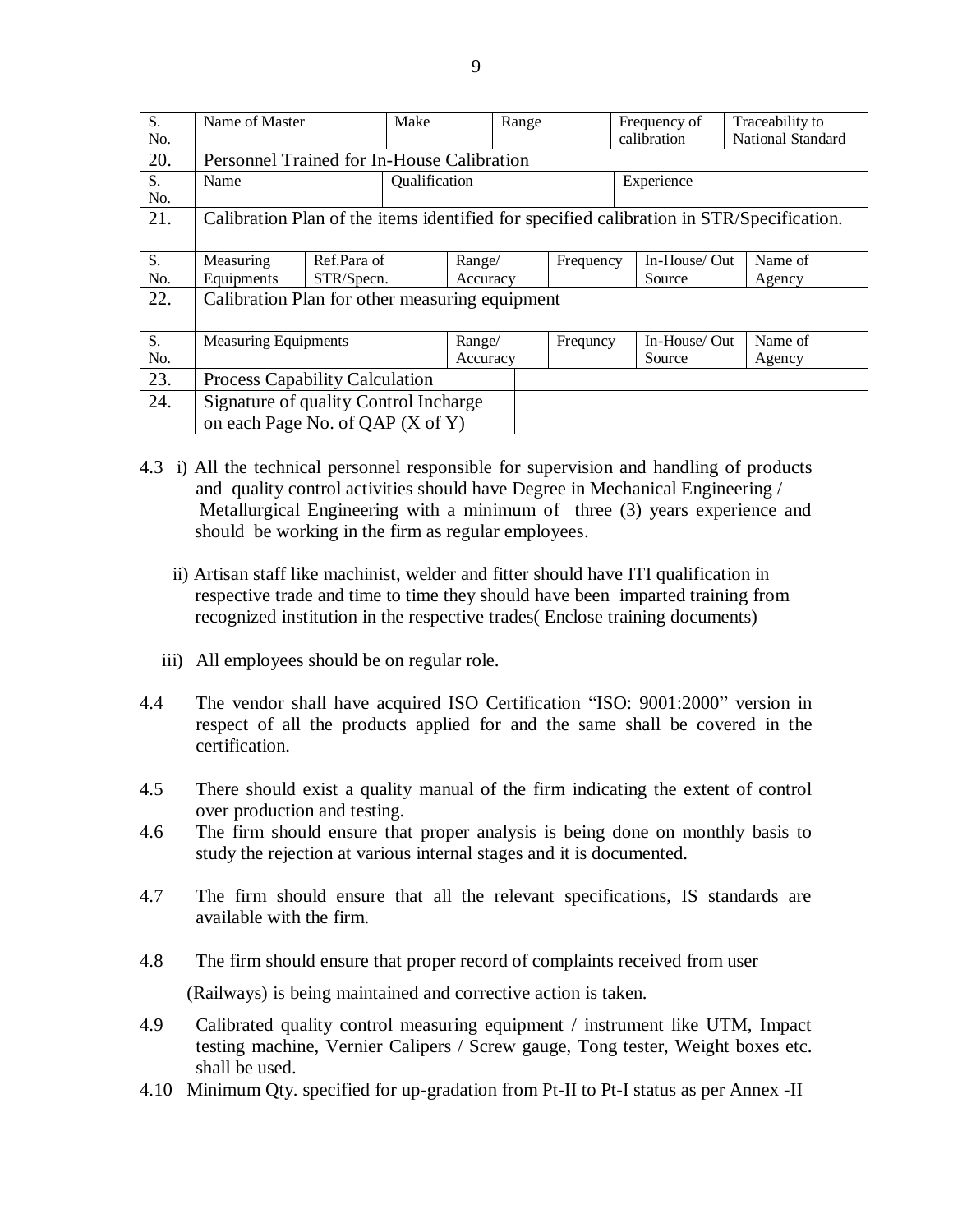**Annex-I**

#### **ANNEXURE TO STR**

| S.No. | <b>STR</b> para | Requirement of M&P/T&P as per STR |             | Details of the M&P/T&P available with the firm |       |      |         |       |          |           |
|-------|-----------------|-----------------------------------|-------------|------------------------------------------------|-------|------|---------|-------|----------|-----------|
|       | no.             |                                   |             |                                                |       |      |         |       |          |           |
|       |                 | Name of M&P/T&P                   | Range /     | Name of M&P/T&P                                | Model | Make | Machine | Year  | Range/   | Proof of  |
|       |                 |                                   | Capacity of |                                                |       |      | no.     | of    | Capacity | ownership |
|       |                 |                                   | M&P/T&P     |                                                |       |      |         | Built |          |           |
|       |                 |                                   |             |                                                |       |      |         |       |          |           |
|       |                 |                                   |             |                                                |       |      |         |       |          |           |
|       |                 |                                   |             |                                                |       |      |         |       |          |           |
|       |                 |                                   |             |                                                |       |      |         |       |          |           |
|       |                 |                                   |             |                                                |       |      |         |       |          |           |
|       |                 |                                   |             |                                                |       |      |         |       |          |           |

#### *UNDERTAKING OF THE FIRM*

*"I hereby give an undertaking that if at any time after approval is accorded, some machinery is found deficient without intimation to RDSO, and then it will be presumed that machinery was not there since beginning and firm's approval will be withdrawn immediately.''*

**Place:**

#### **Date: Signature**

**Name in capitals & Designation** Stamp of the firm

Note :

- 1. Details of M & P should be furnished by vendor in complete as per format given above and also furnish the details of the ownership.
- 2. It should be mandatory to inform the RDSO through FAX (followed by confirmation copy through courier/speed post )as soon as any machinery is removed from the firm"s premises (even for repair etc.). RDSO should be informed again, when is brought back and made operational. **Date: Signature**

 **Place:**

**Name in capitals & Designation** Stamp of the firm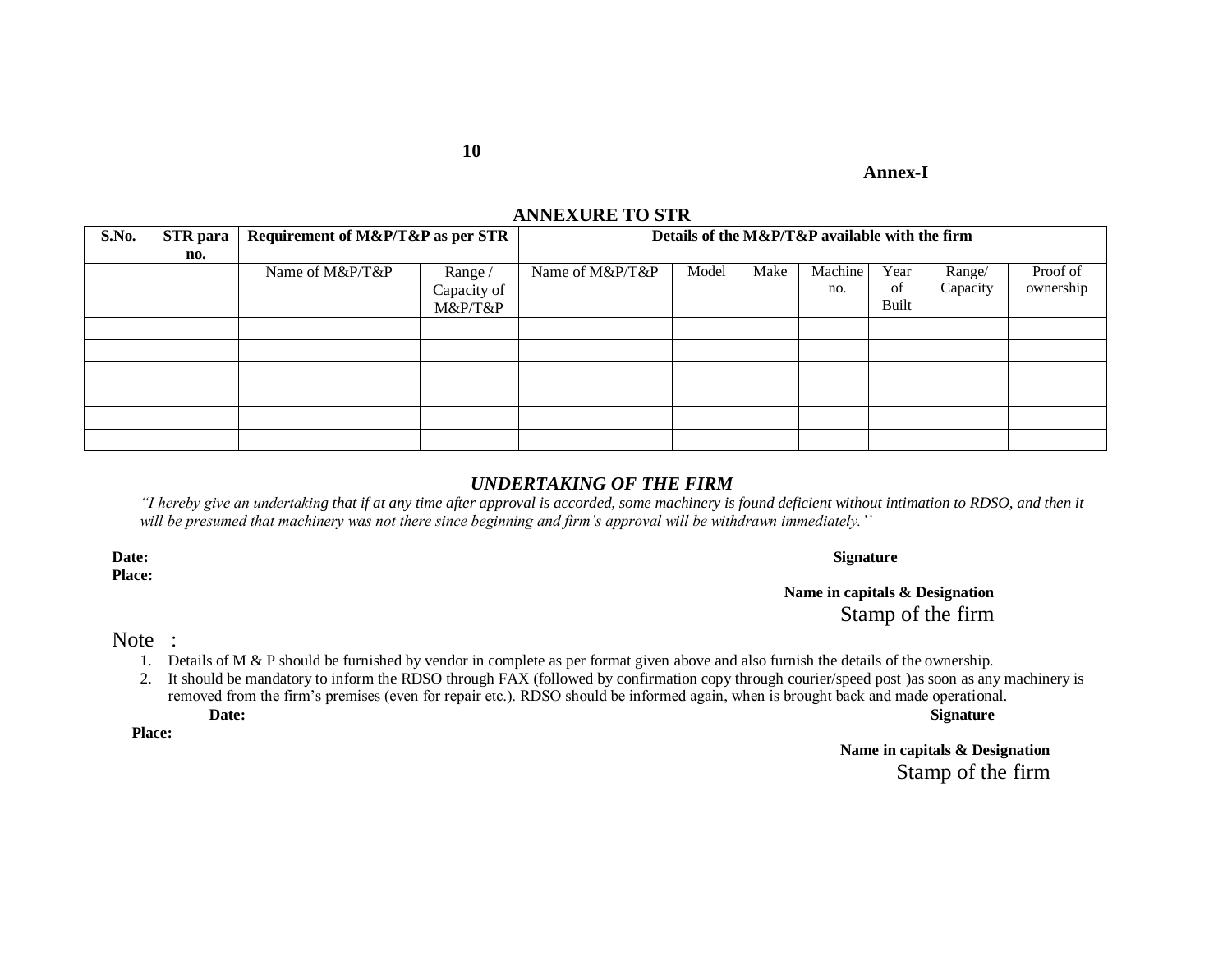**Annex-II**

# **Minimum essential quantity of MMAW electrodes to be supplied to be on part-II list for consideration for up gradation in part-I**

| Sr.            | Group of   | Minimum Quantity to be supplied of each   |
|----------------|------------|-------------------------------------------|
| No.            | electrodes | class to Zonal Railways, Production units |
|                |            | & Wagon Builders only                     |
|                |            |                                           |
| 1              | Group-I    | 25,000 Running meters                     |
| $\overline{2}$ | Group-II   | 15,000 Running meters                     |
| 3              | Group-III  | 10,000 Running meters                     |
| $\overline{4}$ | Group-IV   | 5,000 Running meters                      |
| 5              | Group-V    | 10,000 Running meters                     |
| 6              | Group-VI   | 500Kg                                     |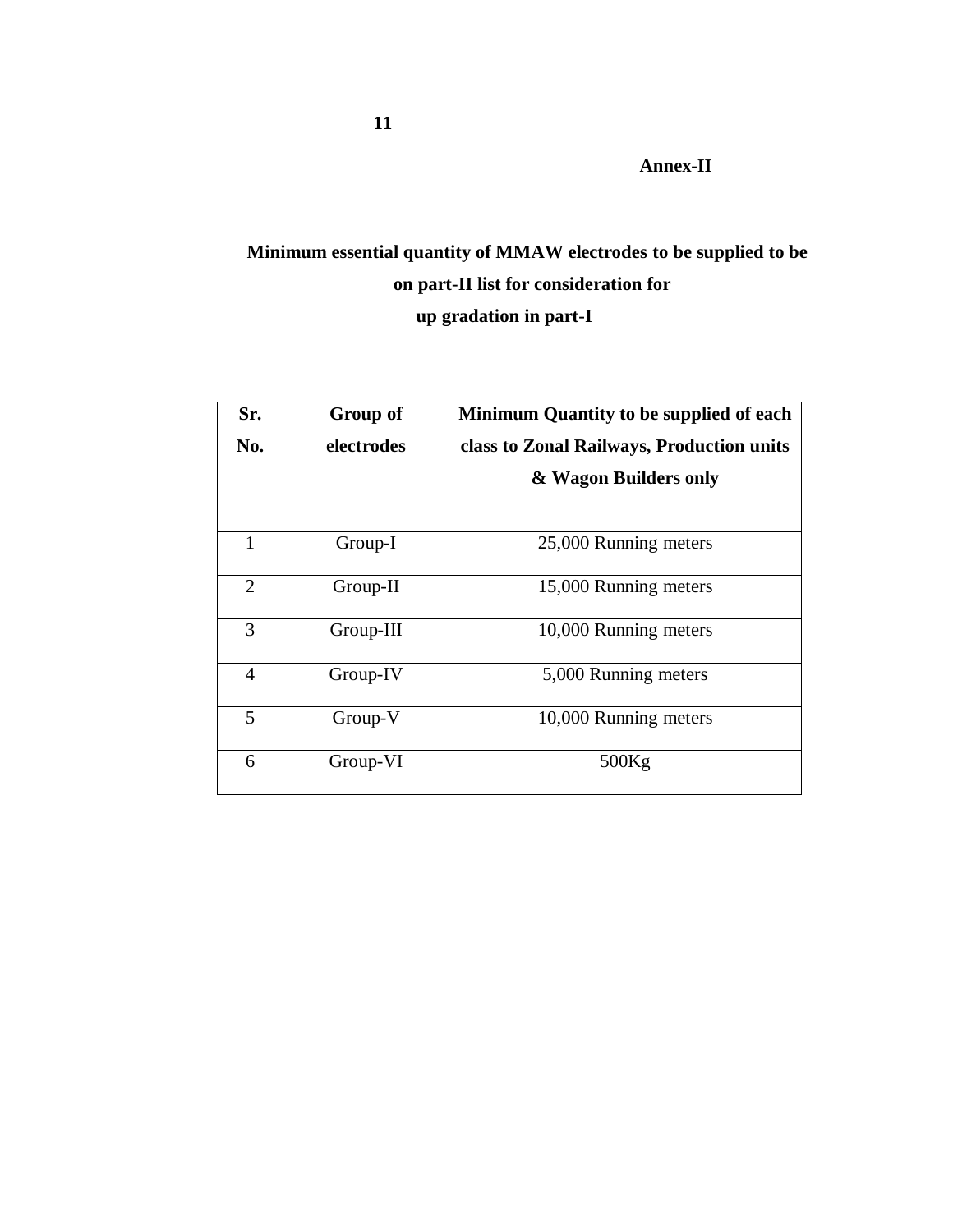#### **Annex-III**

#### GOVERNMENT OF INDIA – MINISTRY OF RAILWAYS RESEARCH DESIGNS & STANDARDS ORGANISATION MANAK NAGAR, Lucknow -226 011

Questionnaire Form in connection with assessment of indigenous MMAW Electrodes & Gas Welding Rods for use on Indian Railways (Please fill up one form for each brand)

1. Name and address of the manufacturer

Head Office :

Works/Factory :

PHONE/FAX :

- 2. Particulars of the brand offered for Assessment (Please enclose technical leaflet) : Name of brand :
	- 2.1 Class as per IRSM-28/02 for which required to be assessed :
	- 2.2 Code No. as per BIS Specn. No. & Year :
	- 2.3 AWS Specification & Code :
	- 2.4 Sizes manufactured, current conditions & coating factor :

| Diameter of<br>Electrode (mm) | Length of Electrode<br>mm) | Current range (Amp) | Coating factor |
|-------------------------------|----------------------------|---------------------|----------------|
|                               |                            |                     |                |
|                               |                            |                     |                |
|                               |                            |                     |                |
|                               |                            |                     |                |

- 2.5 Whether core wire is of SS: (For SS electrodes)
- 3. Whether offered for initial assessment or periodic check :
- 4. Whether the offered brand is being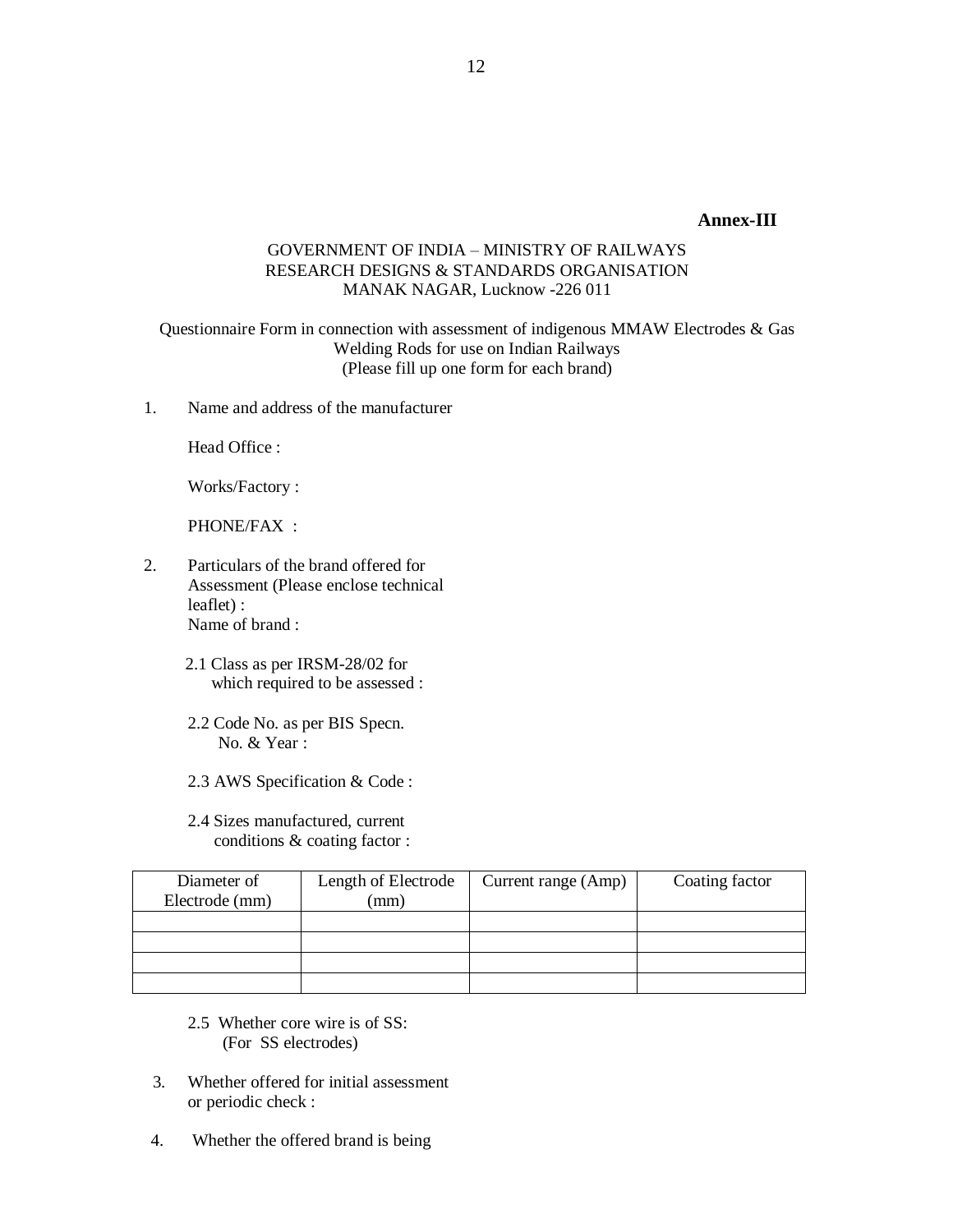checked at periodic intervals for production control. If yes, please indicate test results for minimum two sizes of electrode/G.W. Rods in standard BTC format enclosed

- 5. Whether the brand has been approved by NTH/BIS/LLOYODS Shipping or other approving Agency, If yes, submit a copy of approval Certificate :
- 6. Whether the brand offered is in regular production? If yes, please indicate average annual production :
- 7. Price per 1000 pieces/Kg : (for information only) Size Rs…..

8. Special characteristics/ recommendation for the electrode, if any :

Note :

- 1. All the items are to be filled properly. Please write N.A. if not applicable. Form will be rejected without any further reference.
- 2. In case of customer complaint or failure to adhere to delivery schedule causing inconvenience to consignee, appropriate action will be taken against the firm as per extant DOP, RDSO"s decision in this regard shall be final.
- 3. All dispute subject to Lucknow jurisdiction.

It is certified that QAP approved by RDSO is being followed and recipe and process have not been changed.

Encl:

1. Tech. Leaflet Signature of competent authority with designation and seal

2. BTC in standard format for atleast Two sizes of Electrode/G.W. Rods ( preferably 4.0 mm & 5.0 mm)